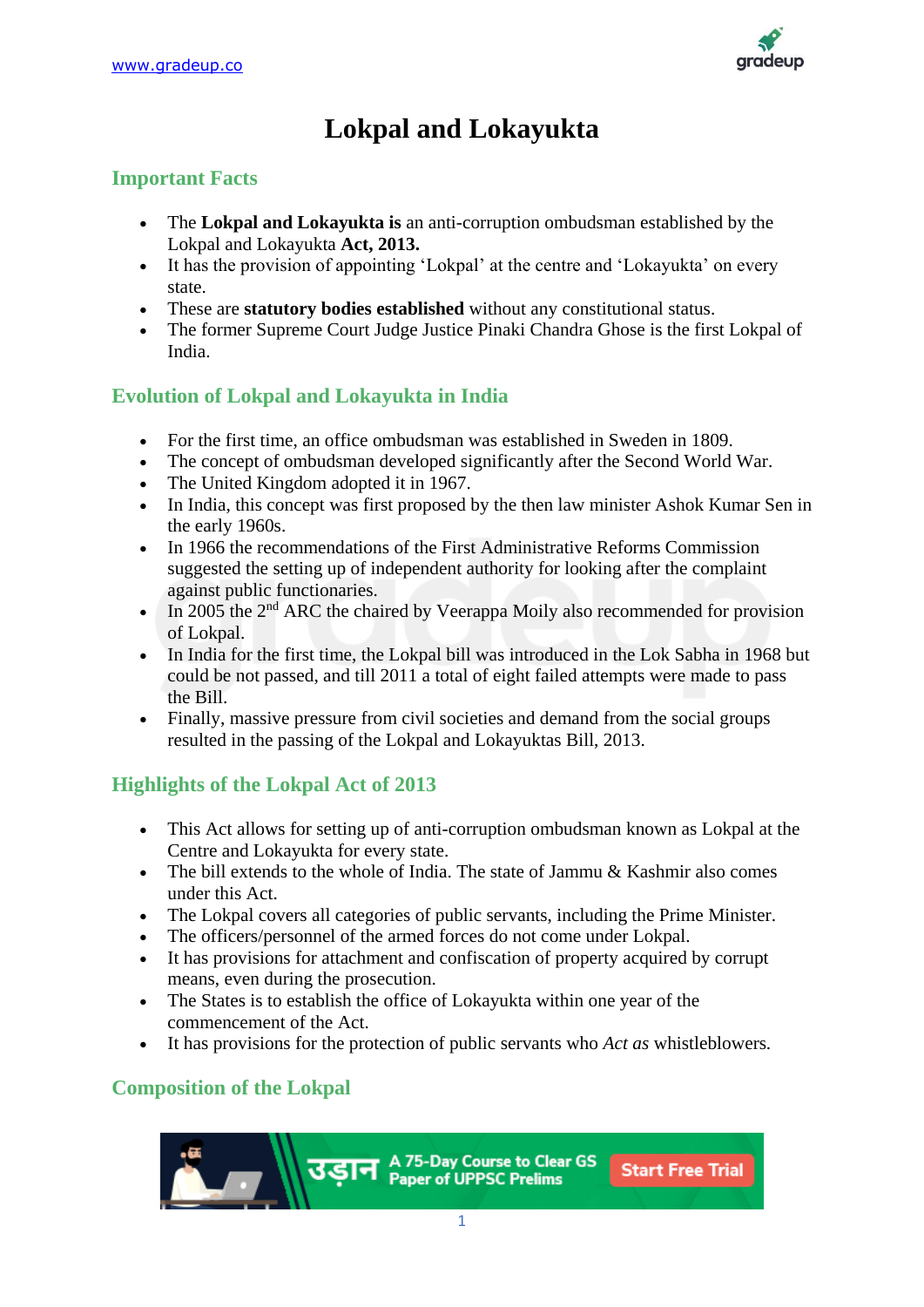

- The office of Lokpal consists of a chairperson and a maximum of 8 members.
- The Chairman and half of the members should be from legal backgrounds.
- The 50% of the seats are reserved for SC, ST, OBC, minorities or women.

#### **Criteria for selection of Chairperson**

- She/he should be either former Chief Justice of India or Judge of the Supreme Court.
- She/he should be an eminent person with impeccable integrity and outstanding ability with at least 25 years experience in matters related to anti-corruption policy, law, management etc.

#### **Appointment of Chairperson and Members**

The President appoints the chairperson and members on the recommendation of a select committee consisting of the following:-

- The Prime Minister
- The Speaker of Lok Sabha
- The Leader of Opposition in Lok Sabha
- The Chief Justice of India
- One eminent jurist appointed by the President

#### **Term of Office**

- The Chairman and members of Lokpal hold office for five years or upto the age of 70 yrs.
- The salary, allowances and other condition of service of the chairperson shall be equivalent to the Chief Justice of India, and members are comparable to the Judge of the Supreme Court.
- All expenses are charged from the consolidated fund of India.

#### **Jurisdiction and powers of the Lokpal**

- Lokpal has the Jurisdiction over all Groups A, B, C and D officers and officials of Central Government, PSUs, members of parliament, minister and it also includes Prime Minister.
- The Prime Minister comes under the ambit of Lokpal except on the matters of corruption relating to international relations, security, the public order, atomic energy and
- Any other person involved in the Act of abetting, bribe giving, or bribe-taking comes under the ambit of Lokpal.
- It mandates the furnishing of the assets and liabilities of themselves as well as their dependents to all public officials.
- It has **the powers to give directions to all agencies like CBI, CVC etc. It can assign a task. On assignment of any task by Lokpal, the concerned officer can't be transferred without the permission of the Lokpal.**
- The Inquiry Wing of the Lokpal has the powers of a civil court.